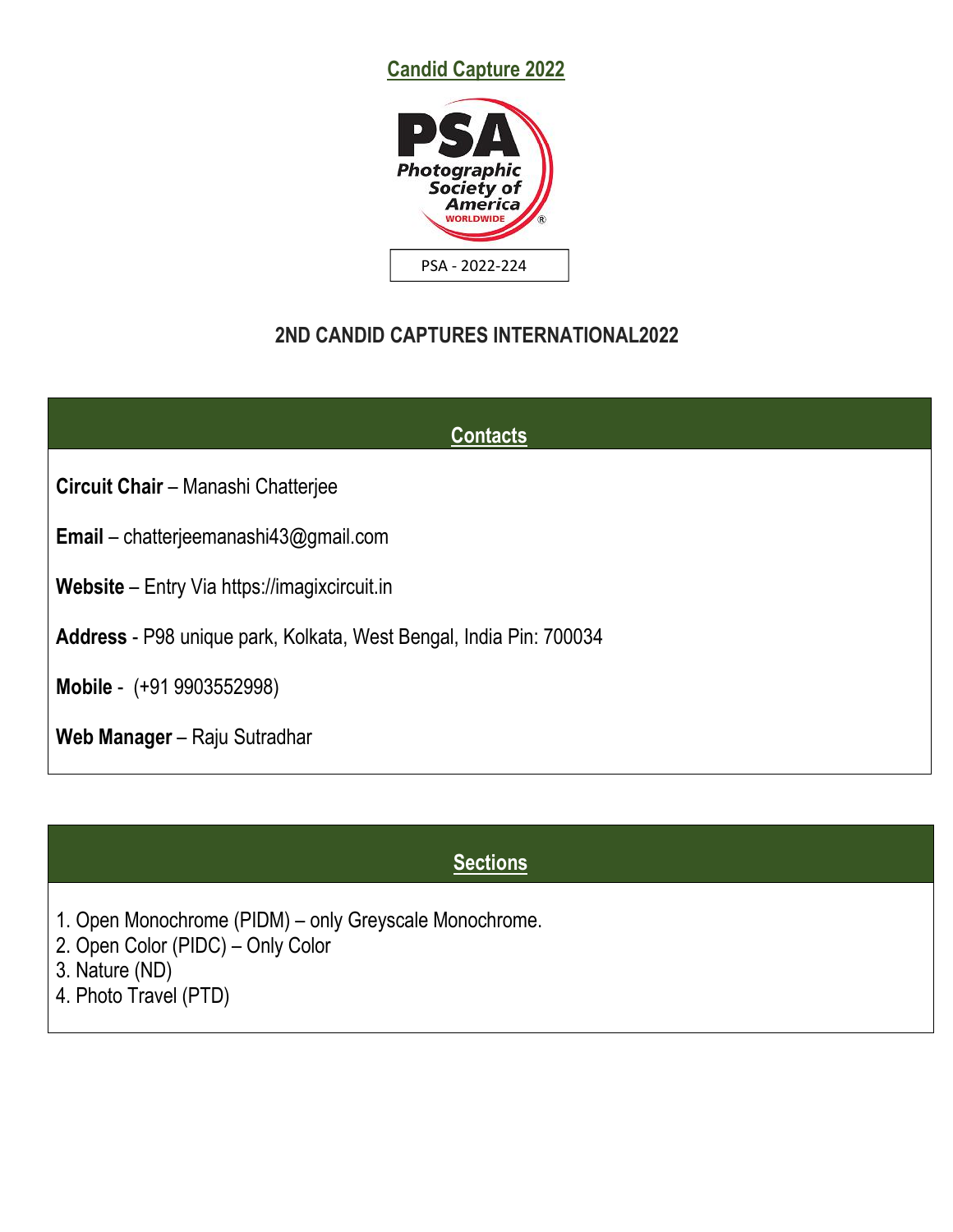| <b>ENTRY FEE</b>                                                                                                                                                                                |
|-------------------------------------------------------------------------------------------------------------------------------------------------------------------------------------------------|
| $\rightarrow$ Foreign Entrants: 30\$ or equivalent for 3 Section, 10\$ for Additional Section<br><b>Payment:</b> Entry fees have to be sent online through the<br>PAYPAL: gngclub2020@gmail.com |
| $\rightarrow$ For Indian Entrants:                                                                                                                                                              |
| <b>Bank Details:</b>                                                                                                                                                                            |
| Saving's Account Number: 13140100109957                                                                                                                                                         |
| Account Holder's Name: Manashi Chatterjee                                                                                                                                                       |
| Bank Name: Federal Bank                                                                                                                                                                         |
| Branch: Kolkata Behala                                                                                                                                                                          |
| IFSC Code:: FDRL0001314                                                                                                                                                                         |
| Group Discounts: 30% discount for 11-20 participants from same group. 50% discount for 21+                                                                                                      |
| participants from same group. No other discounts will be entertained by the Circuit. All participants must                                                                                      |
| submit their entries through online submission procedure in our website.                                                                                                                        |
|                                                                                                                                                                                                 |

# **CALENDAR**

Closing Date : **10 June, 2022** All Judging Completed by : **1 July,2022** Notification Sent by : **15 July, 2022** Awards Mailed by : **16 Sept, 2022** EDAS Report by : **31 July, 2022** Online Gallery Posted by : **31 Aug,2022** Catalogue Posted by :**16 Sept, 2022**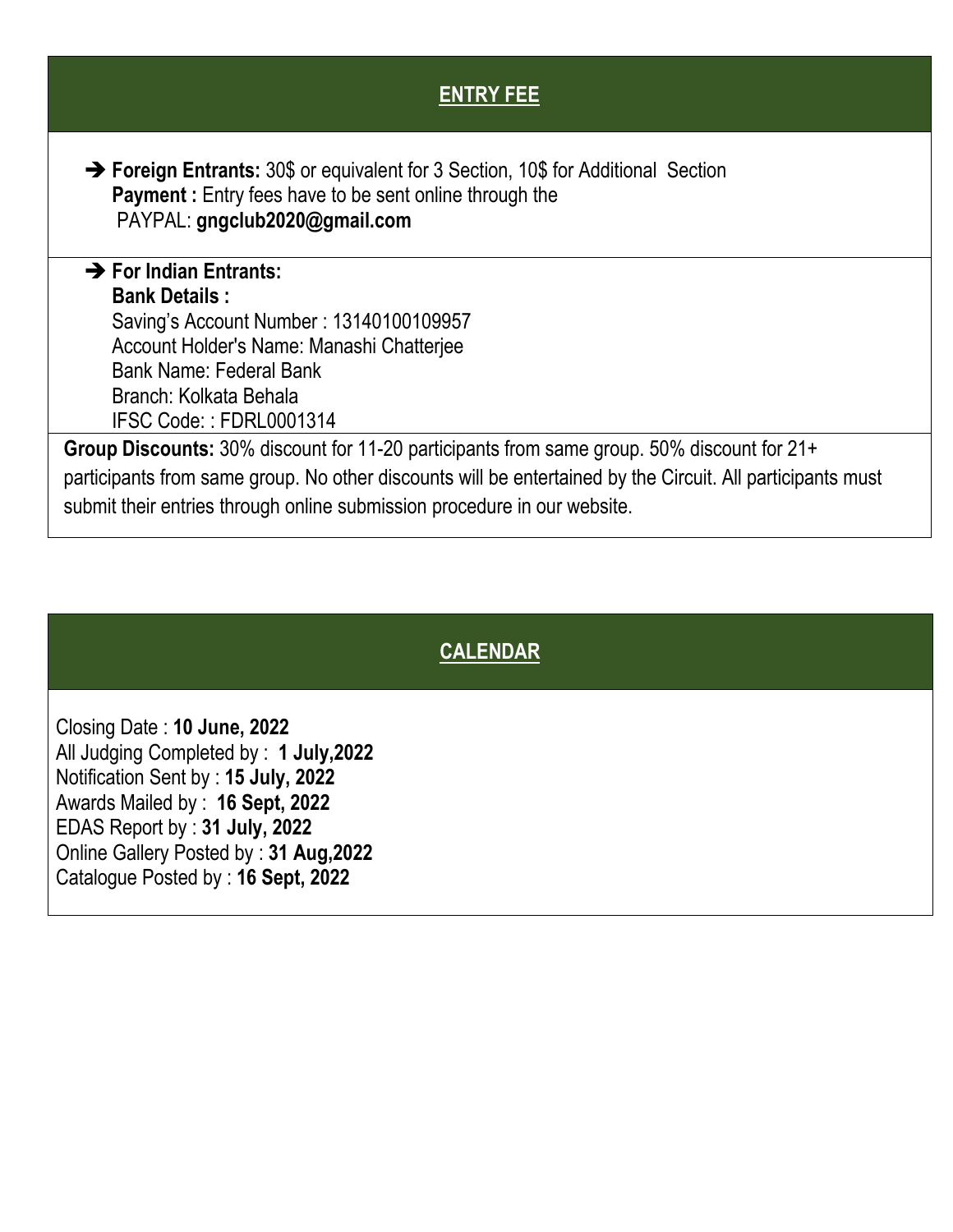|                                                                                                                                      | <b>JUDGES</b>                                                                                                                                                  |                                                                                                                                                                               |
|--------------------------------------------------------------------------------------------------------------------------------------|----------------------------------------------------------------------------------------------------------------------------------------------------------------|-------------------------------------------------------------------------------------------------------------------------------------------------------------------------------|
| <b>PMS SALON CLUB</b>                                                                                                                | <b>PINHOLE CLUB</b>                                                                                                                                            | <b>GNG CLUB</b>                                                                                                                                                               |
| Suman Bhattacharyya (India)<br>[MPSA, EFIAP/b, ARPS]<br>(PIDM-OPEN MONOCHROME<br>PIDC-OPEN COLOUR<br>ND-NATURE, PTD-PHOTO<br>TRAVEL) | Dr. Avik Sett (India)<br>[MPSA, EFIAP]<br>(PIDM-OPEN<br>MONOCHROME, PIDC-OPEN<br>COLOUR, ND-NATURE, PTD -<br>PHOTO TRAVEL)                                     | Rajdeep Biswas (India)<br>[GMPSA, EFIAP]<br>(PIDM-OPEN MONOCHROME,<br>PIDC-OPEN COLOUR, ND-<br>NATURE, PTD - PHOTO TRAVEL)                                                    |
| Subhashis Sarkar (India)<br>[EFIAP]<br>(PIDM-OPEN MONOCHROME<br>PIDC-OPEN COLOUR<br>ND-NATURE, PTD - PHOTO<br>TRAVEL)                | Abir Ghosh (India)<br>[EFIAP, EFIP]<br>(PIDM-OPEN<br>MONOCHROMEPIDC-OPEN<br>COLOUR, ND-NATURE, PTD-<br>PHOTO TRAVEL)                                           | Subho Saha (India)<br>[EFIAP, EFIP, PPSA, GPU<br>CROWN 3, VIP1, cMoL, AAPG,<br>HIUP, RISF1]<br>(PIDM-OPEN MONOCHROME,<br>PIDC-OPEN COLOUR, ND-<br>NATURE, PTD - PHOTO TRAVEL) |
| Sudip Roy Chowdhury(India)<br>[EFIAP, F.FIP]<br>(PIDM-OPEN MONOCHROME,<br>PIDC-OPEN COLOUR<br>ND-NATURE, PTD - PHOTO<br>TRAVEL)      | Joyraj Samanta(India)<br>[EFIAP, EFIP, EPSA,<br>GPU CR-2, EIUP, Hon.<br>PESGSPC,<br>Hon.GPA.PESGSPC,<br>Hon.WPAI, Hon.APF,<br>Hon.FPMP, Hon.CPE]<br>(PIDM-OPEN | Dr.Dilip De Sarker(India)<br>[EFIAP/B, EFIP, Hon.GMGNG,<br>Hon.FPPS]<br>(PIDM-OPEN MONOCHROME,<br>PIDC-OPEN COLOUR, ND-<br>NATURE, PTD - PHOTO TRAVEL)                        |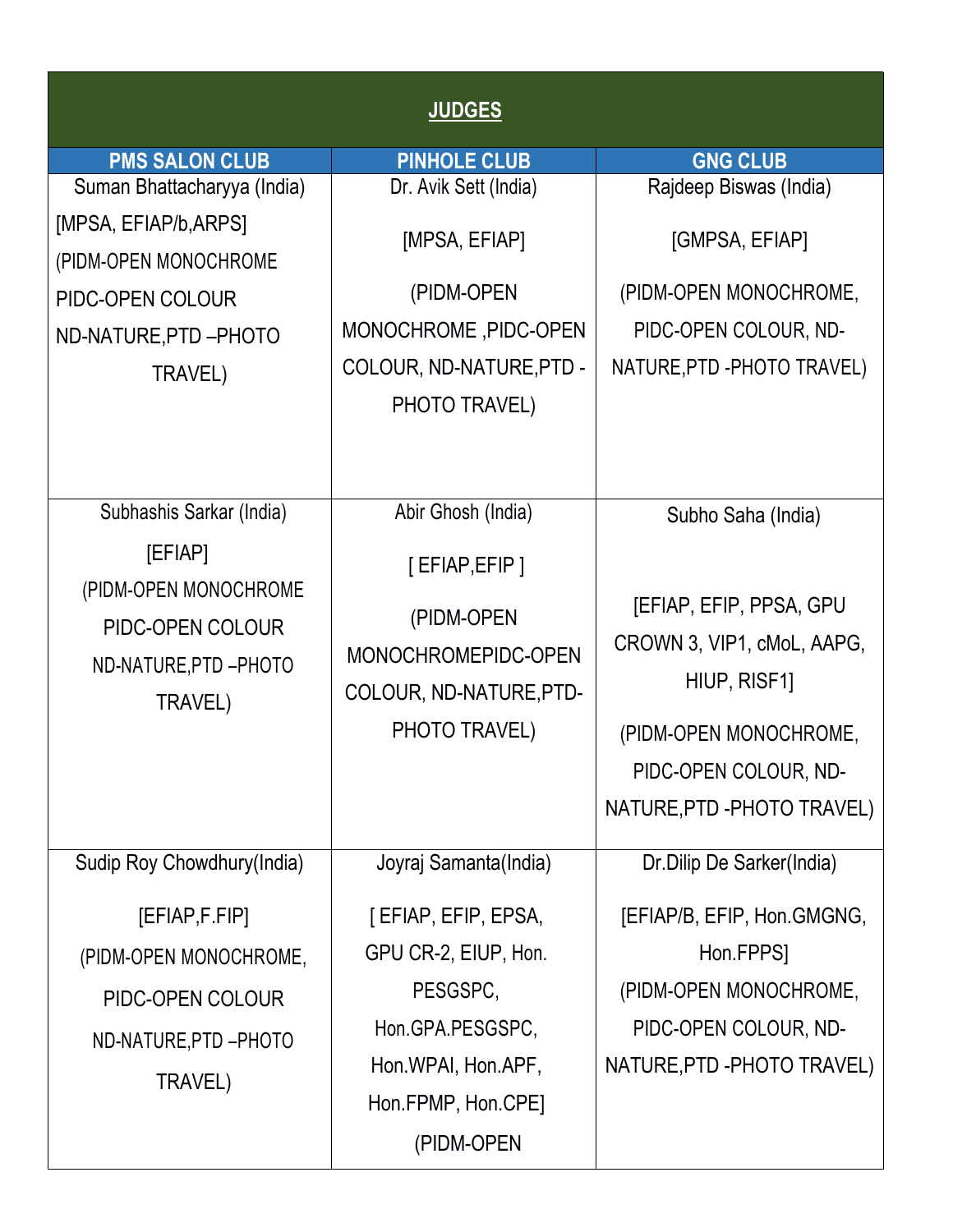| MONOCHROME,           |  |
|-----------------------|--|
| PIDC-OPEN COLOUR, ND- |  |
| NATURE, PTD           |  |
| -PHOTO TRAVEL)        |  |
|                       |  |

|                                                                     | <b>JUDGES</b>                                                  |                                                                                |
|---------------------------------------------------------------------|----------------------------------------------------------------|--------------------------------------------------------------------------------|
| <b>BEHALA PHOTO CLUB</b>                                            | <b>PHOTO ARTISTIC CLUB</b>                                     | <b>NIMTA PHOTOGRAPHY CLUB</b>                                                  |
| Subrata Bysack (India)                                              | Subrata Kr Das (India)                                         | Chinmoy Dutta (India)                                                          |
| [GMPSA/P, EFIAP/P]                                                  | [ EFIAP, FFIP, FICS, AISF,<br>HON.MWPG, GMGNG<br>$++$ ](India) | [MPSA, EFIAP/b, EIUP, AICS,<br>FFIP, Hon.PESGSPC.](India)                      |
| (PIDM-OPEN MONOCHROME,<br>PIDC-OPEN COLOUR,<br>ND-NATURE, PTD-PHOTO | (PIDM-OPEN MONOCHROME,                                         | (PIDM-OPEN MONOCHROME,<br>PIDC-OPEN<br>COLOUR,                                 |
| TRAVEL)                                                             | PIDC-OPEN COLOUR, ND-<br>NATURE, PTD - PHOTO<br>TRAVEL)        | ND-NATURE, PTD-PHOTO<br>TRAVEL)                                                |
| Dr Sudhir Gaikwad (India)                                           | Piyali Mitra (India)                                           | Shilpi Dasgupta (India)                                                        |
| [AFIP]                                                              | [MPSA, EFIAP/S, GPU Cr<br>2, EFIP/G NATURE]                    | [EFIAP, EFIP,<br>Hon.FAPF, Hon.FPMP,                                           |
| (PIDM-OPEN MONOCHROME,                                              |                                                                | Hon.AFGNG, GPA.PESGSPC, Hon.P                                                  |
| PIDC-OPEN COLOUR,<br>ND-NATURE, PTD-PHOTO                           | [MPSA, EFIAP/S, GPU Cr<br>2, EFIP/G NATURE]                    | ESGSPC <sub>1</sub>                                                            |
| TRAVEL)                                                             |                                                                | (PIDM-OPEN MONOCHROME,<br>PIDC-OPEN COLOUR, ND-<br>NATURE, PTD - PHOTO TRAVEL) |
| Mergu Chandra Shekhar (India)                                       | Saibal Mondal (India)                                          | Achinta Kumar Saha (India)                                                     |
| [GMUPHK,GMHKNPS,GMSAP,G<br>A.PES                                    | [MPSA, EFIAP]                                                  | [GMPSA, EFIAP/Platinum, FFIP,<br>GPU Crown 4]                                  |
| GSPC, MICS, MARGUS, MUPHK, M<br>SAP, EFMPA, EUSPA, FSWAN,           | (PIDM-OPEN<br>MONÖCHROME, PIDC-<br>OPEN                        | (PIDM-OPEN MONOCHROME,<br>PIDC-OPEN                                            |
| FOPS, AFIAPAWPF, APSM, APSS<br>(PIDM-OPEN                           | COLOUR, ND-NATURE, PTD -<br>PHOTO TRAVEL)                      | COLOUR, ND-NATURE, PTD -<br>PHOTO TRAVEL)                                      |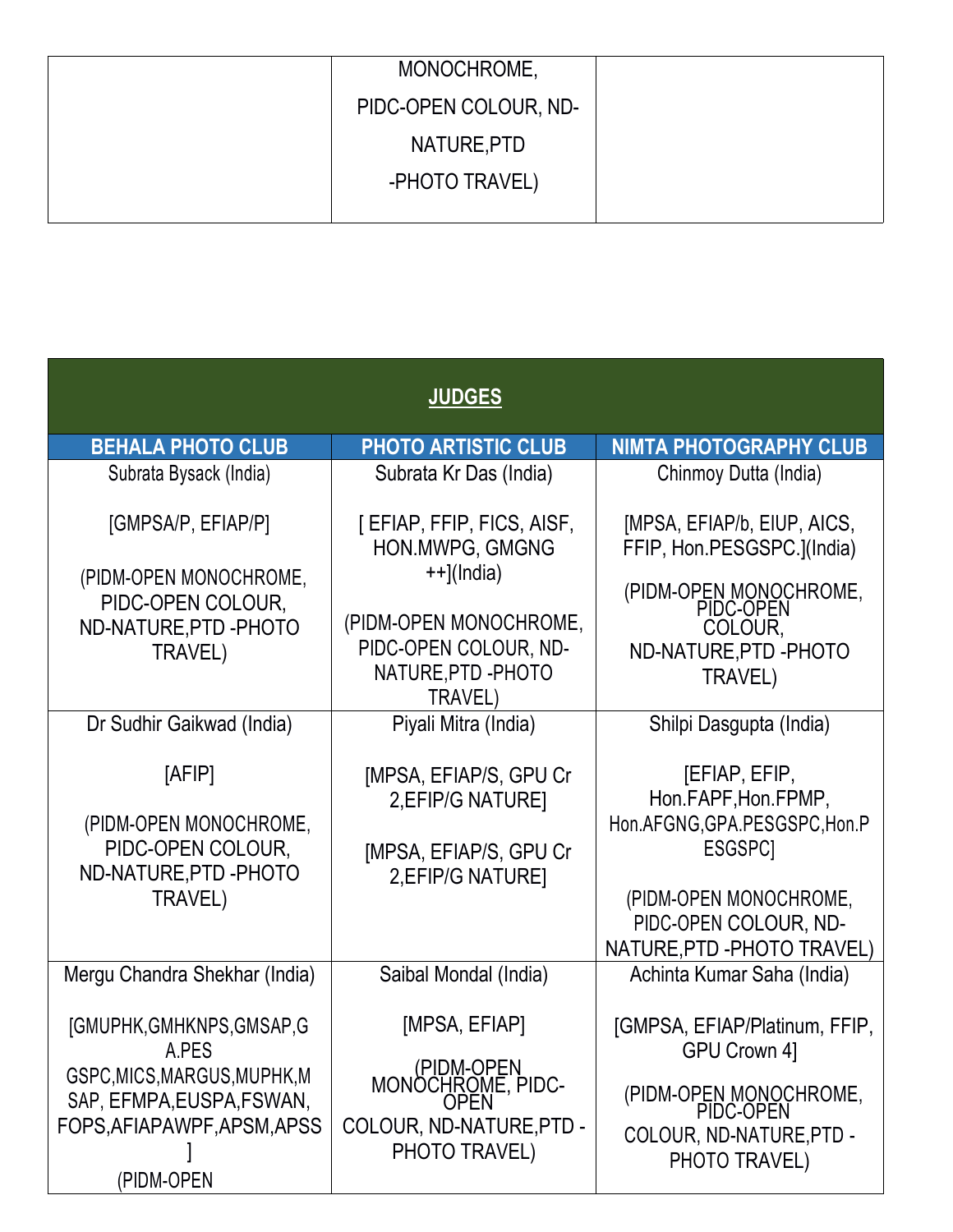| MONOCHROME, PIDC-    |  |
|----------------------|--|
| OPEN COLOUR,         |  |
| ND-NATURE, PTD-PHOTO |  |
| TRAVEL,              |  |

|                               | <b>AWARDS</b>                           |                                         |
|-------------------------------|-----------------------------------------|-----------------------------------------|
| <b>PMP SALON CLUB</b>         | <b>PINHOLE CLUB</b>                     | <b>GNG CLUB</b>                         |
| PSA Gold (One)                | PSA Gold (One)                          | PSA Gold (One)                          |
| PMP Club Gold (One)           | PMP Club Gold (One)                     | PMP Club Gold (One)                     |
| PMP Club Silver (One)         | PMP Club Silver (One)                   | PMP Club Silver (One)                   |
| PMP Club Bronze (One)         | PMP Club Bronze (One)                   | PMP Club Bronze (One)                   |
| Honorable Mention (One) MEDAL | Honorable Mention (One)<br><b>MEDAL</b> | Honorable Mention (One)<br><b>MEDAL</b> |
| Chairman Choice (One)         | Chairman Choice (One)                   | Chairman Choice (One)                   |
| <b>MERIT CHOICE (6)</b>       | MERIT CHOICE (6)                        | <b>MERIT CHOICE (6)</b>                 |
|                               |                                         |                                         |
|                               |                                         |                                         |

| <b>BEHALA PHOTO CLUB</b>      | <b>PHOTO ARTISTS CLUB</b>               | <b>NIMTA PHOTOGRAPHY CLUB</b> |
|-------------------------------|-----------------------------------------|-------------------------------|
| PSA Gold (One)                | PSA Gold (One)                          | PSA Gold (One)                |
| PMP Club Gold (One)           | PMP Club Gold (One)                     | PMP Club Gold (One)           |
| PMP Club Silver (One)         | PMP Club Silver (One)                   | PMP Club Silver (One)         |
| PMP Club Bronze (One)         | PMP Club Bronze (One)                   | PMP Club Bronze (One)         |
| Honorable Mention (One) MEDAL | Honorable Mention (One)<br><b>MEDAL</b> | Honorable Mention (One) MEDAL |
| Chairman Choice (One)         | Chairman Choice (One)                   | Chairman Choice (One)         |
| <b>MERIT CHOICE (6)</b>       | <b>MERIT CHOICE (6)</b>                 | <b>MERIT CHOICE (6)</b>       |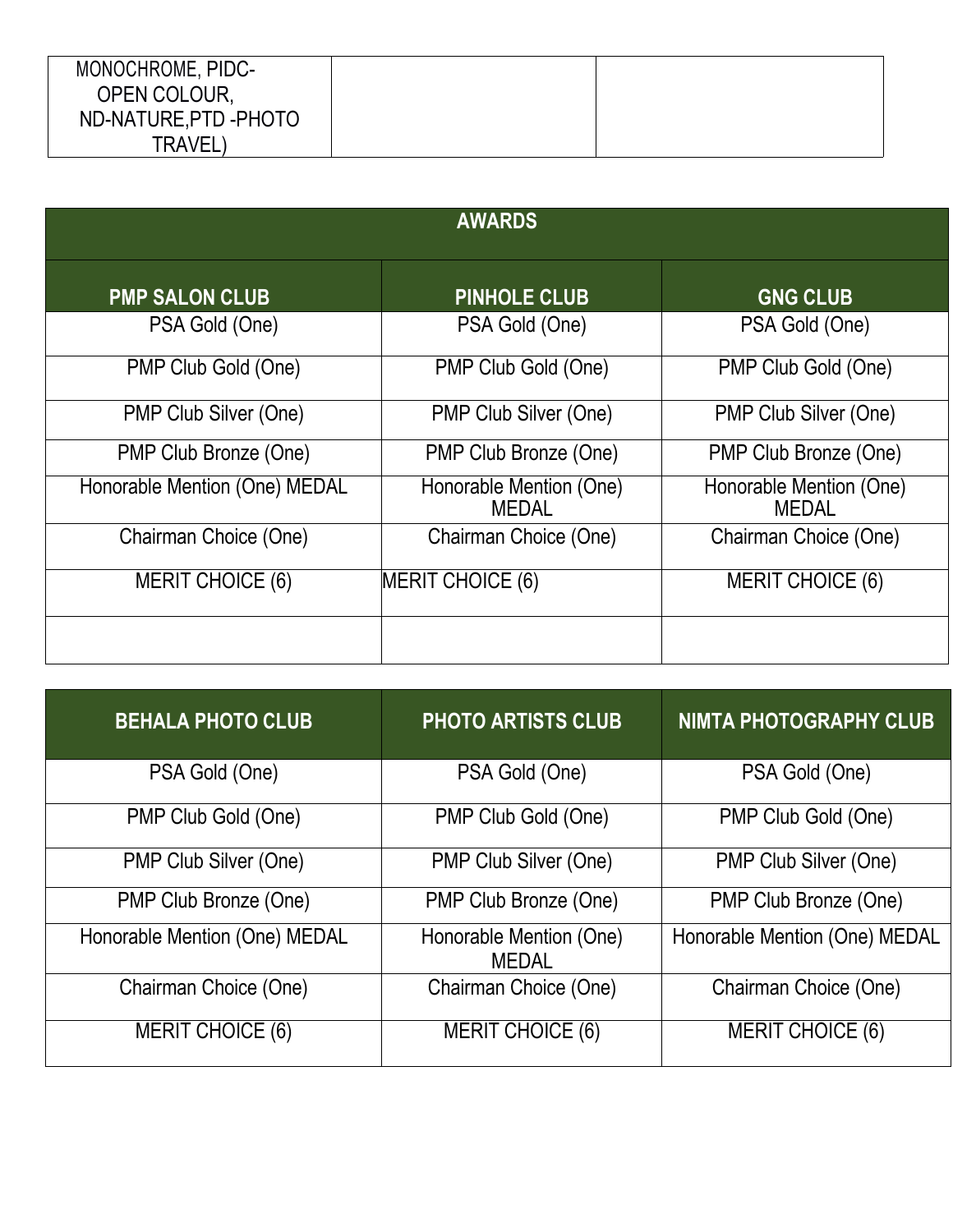#### **BEST AUTHORS 1 PER CLUB PLAQUE**

- **1 ST BEST CLUB = PMP PLAQUE**
- **2 ND BEST CLUB =PMP PLAQUE**
- **3 RD BEST CLUB =PMP PLAQUE**

**3 BEST GROUPS =PMP CRAFTED MEDAL WITH PRINTED CERTIFICATE EACH**

#### **Catalog**

PDF downloadable from web site by exhibitors.

#### **Exhibition Requirements**

**IMAGE AND ENTRY REQUIREMENTS** This exhibition is open to anyone; however, an entry may be rejected when the Sponsor or the Exhibition Organizers, in their reasonable discretion, believes the entry does not conform to exhibition rules and these Conditions of Entry. Membership in any photographic organization is not required. Sanctions: Entries will not be accepted from any entrant who is currently sanctioned by PSA. Entry fees are not refundable in these circumstances.

**PSA Star Ratings** To receive proper Star ratings credit from PSA, entrants must provide their names and country exactly the same in each exhibition. Aliases are not permitted. Please contact PSA in the event of name changes or relocating to another country. Using one's name differently in different exhibition exposes the entrant to the risk that many of their acceptances may not be recognized by PSA Star Ratings.

**Image Creation** Entries must originate as photographs (image-captures of objects via light sensitivity) made by the entrant on photographic emulsion or acquired digitally. Certification: By virtue of submitting an image, the entrant certifies the work as his or her own. Images may not incorporate elements produced by anyone else (for example: clip art, images or art by others downloaded from the Internet). Aliases are not allowed.

Reproduction The entrant permits the sponsors to reproduce all or part of the entered material free of charge for publication and/or display in media related to the exhibition. This may include low resolution posting on a website. Note: Entrants who indicate that their images may not be reproduced or used "will not be eligible for awards" or inclusion in audio-visuals of the exhibition "and could be subject to disqualification" by the exhibition sponsors. The exhibition assumes no liability of any misuse of copyright.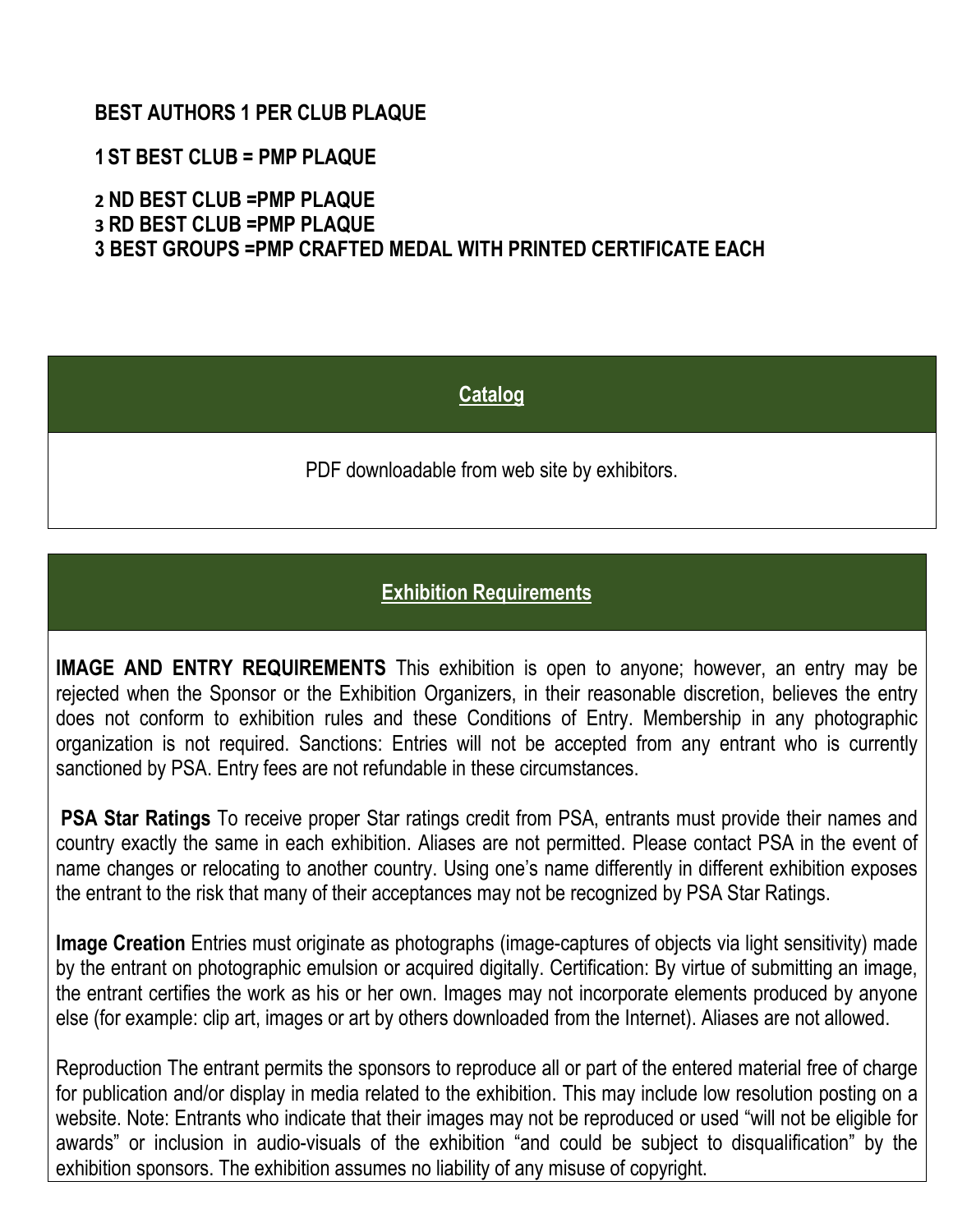**Alteration and Computer Generation** Subject to Divisional restrictions (particularly Nature, Photo Travel, and Photojournalism) images may be altered, either electronically or otherwise, by the maker; adjustments to enhance images or creatively modify images are allowed providing the underlying photograph is retained in a way that is obvious to the viewer. Images may not be constructed entirely with a computer, and must be the sole work of the author

**Re-use of accepted images:** Any image that has been accepted in this exhibition, past or present, may not be entered again in the same Division Star Ratings Class any future instances of this exhibition. It may, of course, be entered in any other PSA recognised exhibitions but mustalways have the same title. **Re-titling in another language is not allowed.**

**Entry:** An Entry consists of, up to and including, four (4) images entered by a single entrant into the same Section. An entrant may only enter a specific Section once.

**Titles:** Each image must have a unique title that is a description of the image. That unique title must be used for entry of that image or of an identical Image into any and all PSA-Recognized exhibitions. Titles must be 35 characters or fewer. No titles may be visible to the judges, and nothing in the image may identify the maker. Titles may not include file extensions such as .jpg or .jpeg (or any other camera capture filenames such as IMG 471). Titles may not consist of personal identifiers possibly augmented by a number; or include words such as "untitled" or "no title". Titles may not consist solely of numbers unless those numbers are prominently contained within the image, such as a contestant number in a race.

**Color and Monochrome:** Color and Monochrome images from the same capture that share substantial pictorial content in common will be considered the same image and must be given the same title.

### **Image Specifications**

**Image Specifications:** Maximum horizontal length is 1920 pixel & maximum vertical length is 1080 pixel at 300 dpi. Maximum file size 1MB; Oversized images would be rejected and the entrant is required to resubmit their entry with properly sized images.

**Equipment: Computer Monitors Judging Mode: Remote**

**Judges shall use their own color-calibrated equipment capable of displaying submitted images at 100%**

Target range for acceptances will be within a 6 point range – 29 -35%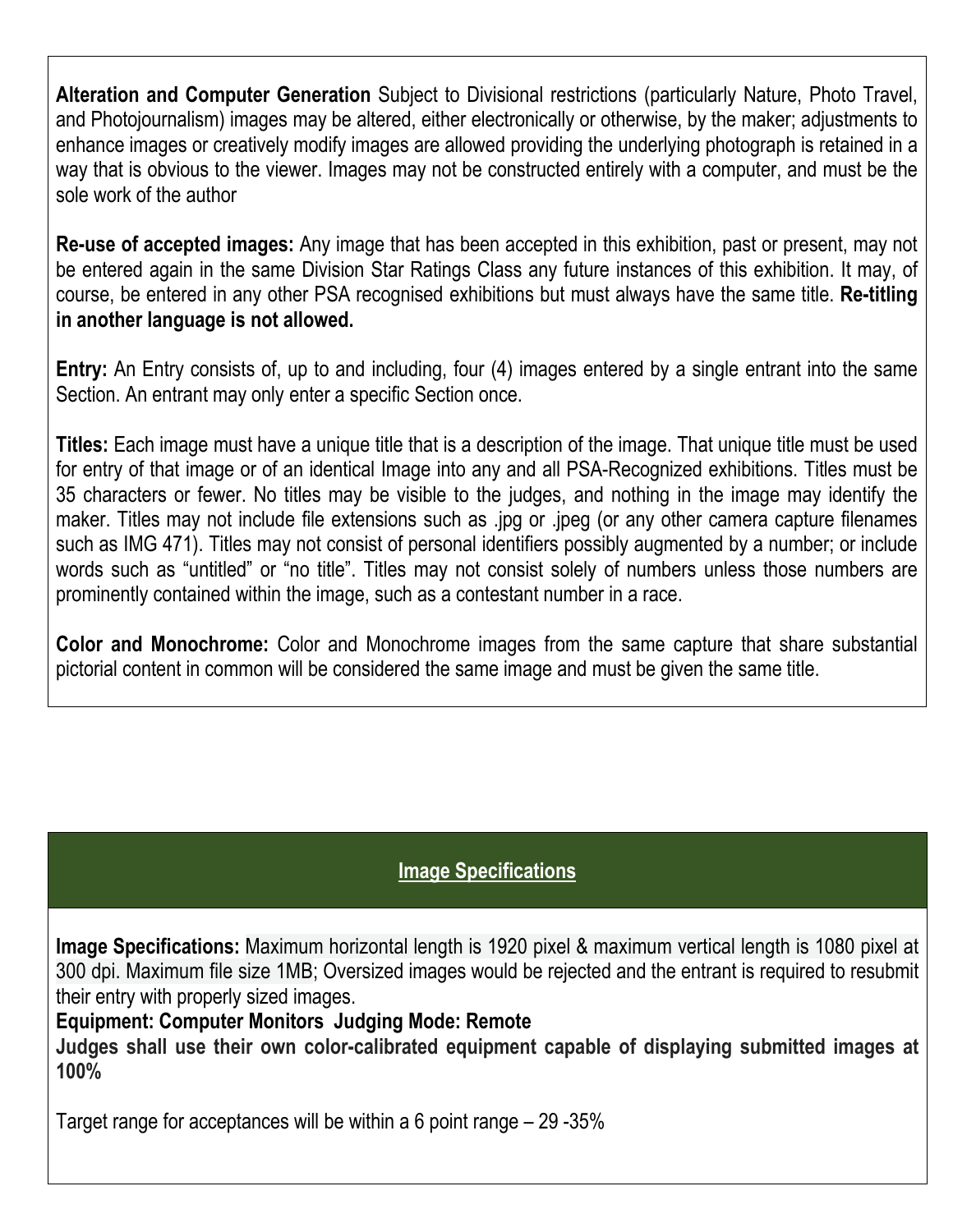### **Disqualification Norms**

- A) Barred entrants from PSA will not be allowed in this circuit.
- B) Monochrome images must not be entered in PID Colour sections.
- C) Colour images must not be entered in PID Monochrome sections.
- D) Images which do not adhere to sectional definition shall be liable to be disqualified.
- E) No Border allowed in Nature and Photo Travel sections.

**The Exhibition will be conducted in accordance with the rules of the PSA. An entrant's images will not be presented to the Judges consecutively. An entrant's four images will be distributed throughout four rounds of judging in that section. Distribution of images will be in the same round order as submitted by the entrant. An image may be entered in only one section where acceptances of that image in multiple sections would be eligible for the same star path.**

## **Data Protection**

By entering this exhibition, you are explicitly consenting to the personal details you have supplied, including email addresses, being held, processed and used by the exhibition organizers for purposes associated with this exhibition. You also explicitly consent to such information being sent to organizations that have accorded official recognition, patronage or accreditation to this exhibition. You acknowledge and accept that entering this exhibition means that the status and results of your entry may be made public.

# **Subject Matter and Section Definition**

## **SUBJECT MATTER AND SECTION DEFINITIONS**

### **Statement on Subject Matter applicable to all sections**

The fundamental rule that must be observed at all times and **applies to all sections** offered in exhibitions with FIAP patronage or PSA recognition is that **the welfare of living creatures is more important than any photograph**. This means that practices such as baiting of subjects with a living creature and removal of birds from nests, for the purpose of obtaining a photograph, are highly unethical, and such photographs are not allowed in any exhibition with FIAP patronage or PSA recognition. Under no circumstances may a living creature be placed in a situation where it will be killed, injured or stressed for the purpose of obtaining a photograph. This rule applies regardless of whether or not the creature being killed, injured or stressed is visible in the captured image.

There are also concerns about the use of aerial photography, drones, helicopters, low flying aircraft. These should not cause any interference with other individuals or animals which causes a disturbance in their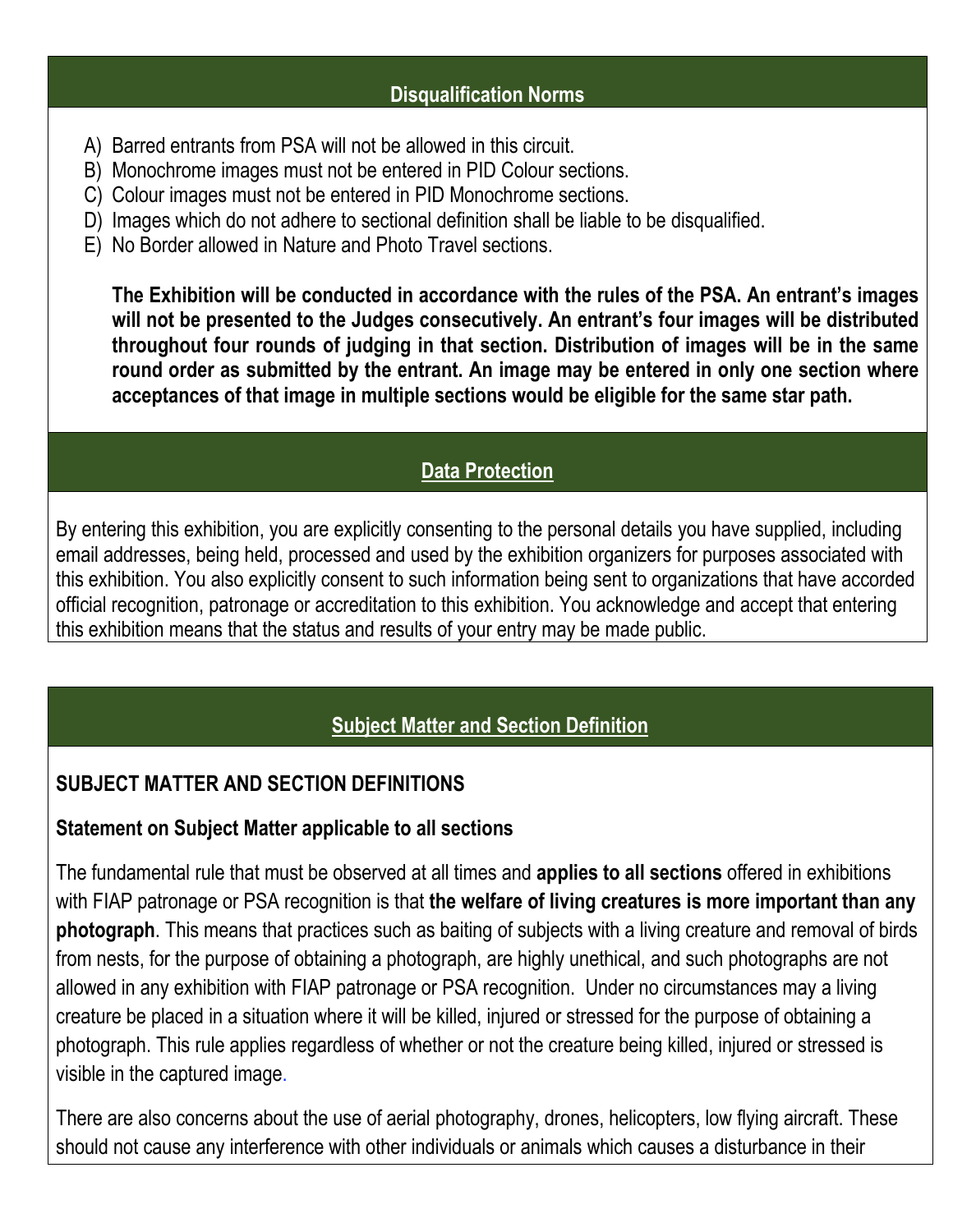normal activity or disrupt the way any individuals or animals interact with their environment.

Entry in this exhibition is conditional on accepting these policies. The content of images must comply with these General Conditions and with the Division and Section definitions listed in these conditions. Images that - in the sole opinion of the judges or the Exhibition Organizers - do not comply, will be disqualified so the entrant may be aware of the problem when considering entry into other exhibitions with FIAP patronage/PSA recognition.

Further details on the PSA's drone policy may be found at [https://psa-photo.org/index.php?psa-policies#drone](https://psa-photo.org/index.php?psa-policies%23drone)

# **PSA Monochrome Definition**

An image is considered to be Monochrome only if it gives the impression of having no color (i.e. contains only shades of grey which can include pure black and pure white) OR it gives the impression of being a grayscale image that has been toned in one color across the entire image. (For example by Sepia, red, gold, etc.) A grayscale or multi-colored image modified or giving the impression of having been modified by partial toning, multi-toning or by the inclusion of spot coloring does not meet the definition of monochrome and shall be classified as a Color Work.

**Grayscale Monochrome** images may be entered for Nature, Photojournalism and Photo Travel but toned images are not permitted for these sections. Monochrome images **may not** be entered in PID Color Sections

# **PSA/FIAP Nature Definition**

Nature photography records all branches of natural history except anthropology and archaeology. This includes all aspects of the physical world, both animate and inanimate, that have not been made or modified by humans.

Nature images must convey the truth of the scene that was photographed. A well-informed person should be able to identify the subject of the image and be satisfied that it has been presented honestly and that no unethical practices have been used to control the subject or capture the image. Images that directly or indirectly show any human activity that threatens the life or welfare of a living organism are not allowed.

The most important part of a Nature image is the nature story it tells. High technical standards are expected and the image must look natural. Adding a vignette or blurring the background during processing is not allowed.

Objects created by humans, and evidence of human activity, are allowed in Nature images only when they are a necessary part of the Nature story.

Photographs of human-created hybrid plants, cultivated plants, feral animals, domesticated animals, human created hybrid animals and mounted or preserved zoological specimens are not allowed.

Images taken with subjects under controlled conditions, such as zoos, are allowed.

Controlling live subjects by chilling, anaesthetic or any other method of restricting natural movement for the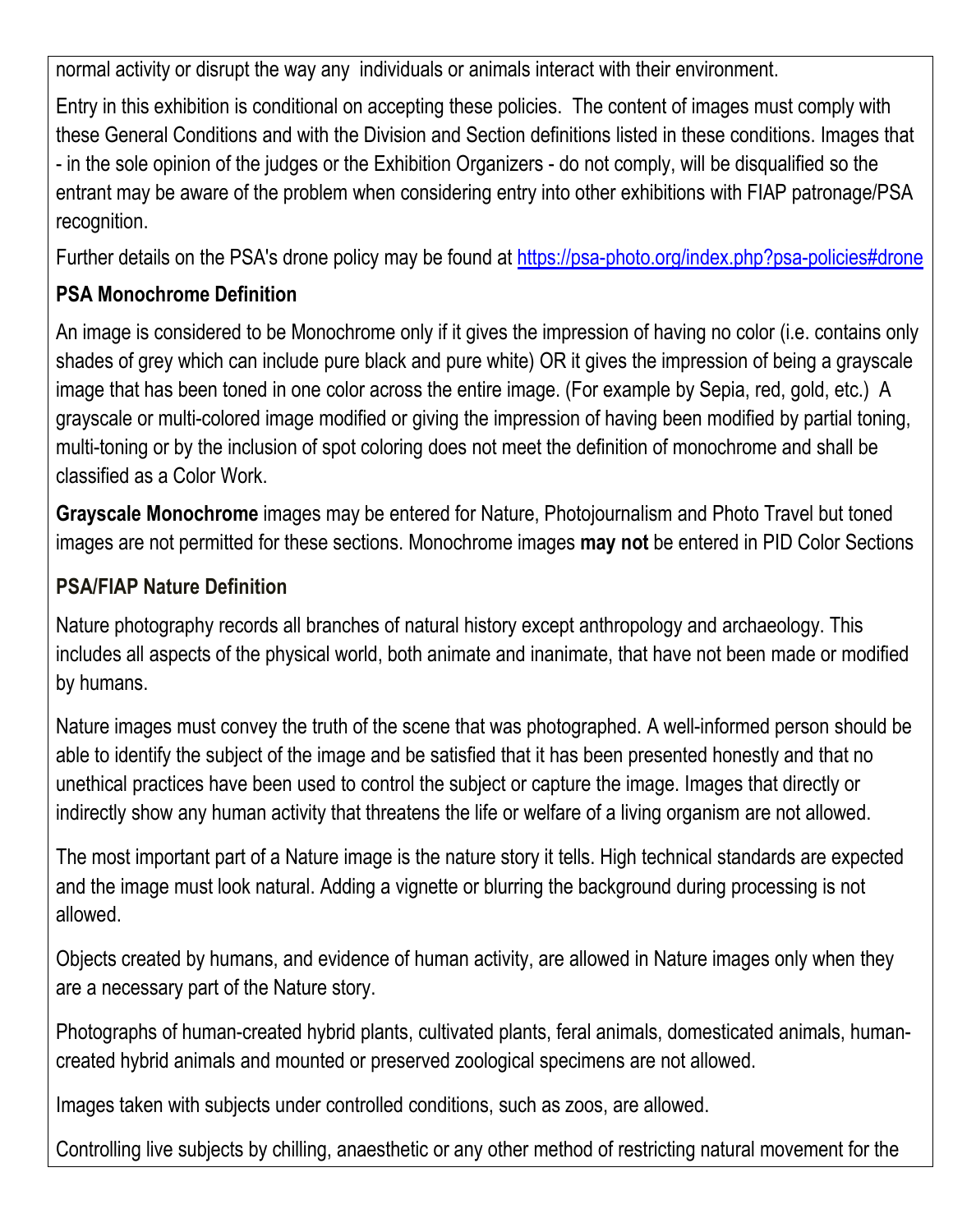purpose of a photograph is not allowed.

No modification that changes the truth of a Nature image is allowed. Images may be cropped but no other technique that removes, adds or moves any part of the image is allowed.

Techniques that remove elements added by the camera, such as dust spots, digital noise and lens flare are allowed.

Complete conversion of colour images to greyscale monochrome is allowed. Partial conversion, toning and infrared captures or conversions are not allowed.

Images of the same subject that are combined in-camera or with software by focus stacking or exposure blending are allowed. Multiple images with overlapping fields of view that are taken consecutively and combined in-camera or with software (image stitching) are allowed.

*Attention is drawn to the PSA Statement on Subject Matter which applies to all section*

#### **Borders**

No Border Allowed in Nature Section.

### **PSA Photo Travel Definition**

A Photo Travel image expresses the characteristic features or culture of a land as they are found naturally. There are no geographical limitations. Images from events or activities arranged specifically for photography, or of subjects directed or hired for photography are not permitted**.** Close up pictures of people or objects must include features that provide information about the location.

Techniques that add, relocate, replace or remove any element of the original image, except by cropping, are not permitted. The only allowable adjustments are removal of dust or digital noise, restoration of the appearance of the original scene, and complete conversion to greyscale monochrome. Other derivations, including infrared, are not permitted. All images must look natural.

*Attention is drawn to the PSA Statement on Subject Matter which applies to all sections*

## **Vignettes and Borders**

For the purpose of this exhibition vignettes are not allowed in Photo Travel Digital images . No Border allowed in Photo Travel.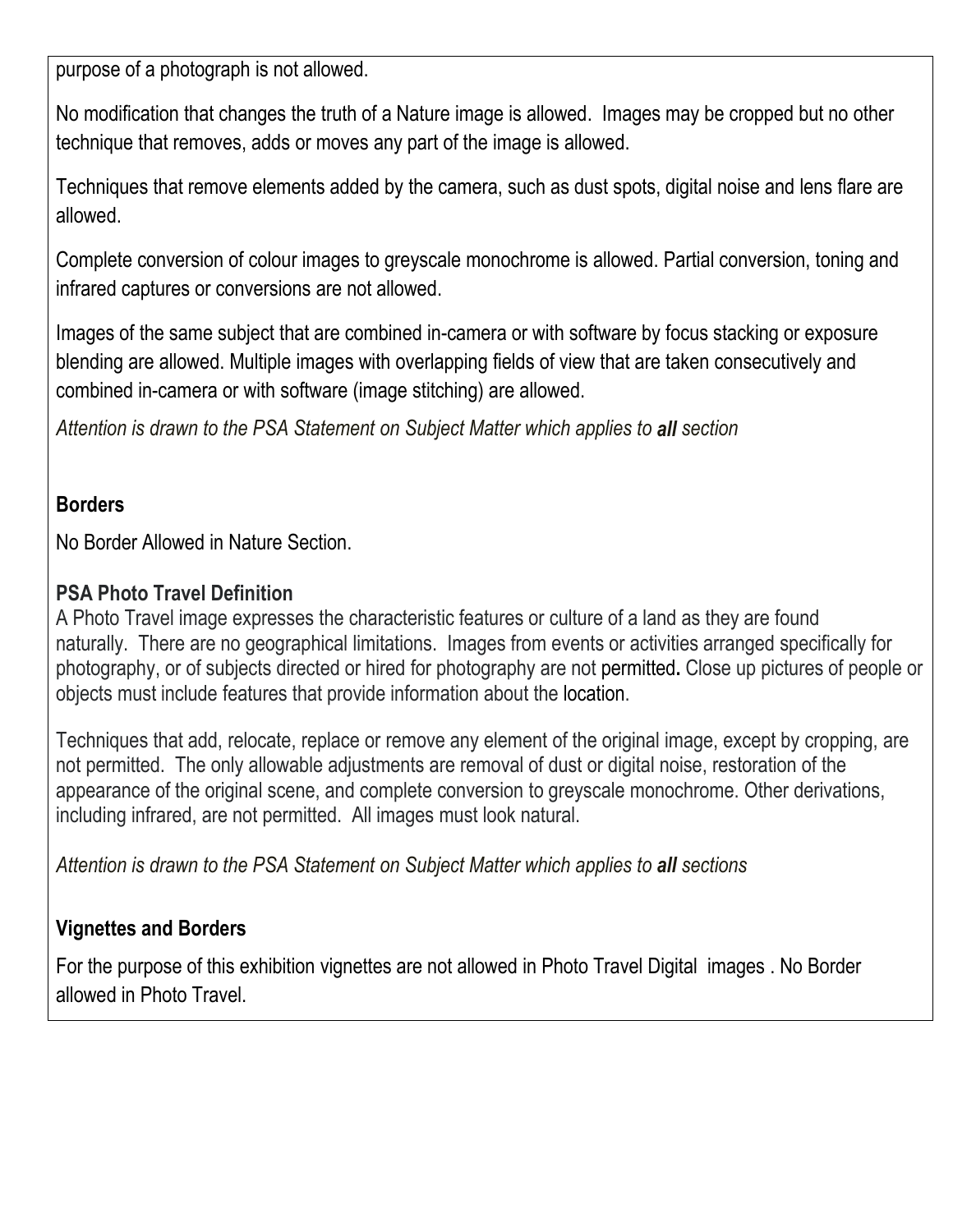## **PSA Rules**

#### **Breaches of Rules**

If, at any time, it is determined in the reasonable discretion of the exhibition organizer or the judges before, during, or after the judging of an exhibition that an entrant has submitted entries where one or more images may fail to comply with these Conditions of Entry, including the stated definitions, the exhibition organizers reserve the right to delete the entry from the exhibition and void any or all acceptances or awards in connection with the exhibition. Fees may be forfeited or refunded in these circumstances. The entrant acknowledges that the decision of the exhibition organizers or the judges is final

In order to ensure that images comply with the Conditions of Entry and definitions, the exhibition organizers may carry out reasonable measures to verify that:

#### a) **the images are the original work of the entrant and**

b) the images comply with the rules and definitions as set out in these Conditions of Entry

These steps include, but are not limited to, questioning any entrant, requiring the submission of RAW files or other digital files representing the original capture of the submitted image(s), confronting the entrant with evidence that one or more submitted images fails to comply with the Conditions of Entry (also known as Entry Rules), and offering the entrant a reasonable opportunity to provide counter evidence to refute the exhibition organizer's evidence by a set deadline. Such entries that are not cleared or are still questionable after the entrant has presented evidence may be considered in breach of these Conditions of Entry, and declined. Such entries may be referred to PSA for further investigation of possible ethics violations

PSA retains the right to investigate in any way all complaints/suspicions of breaches of entry conditions, impose sanctions if deemed necessary, void the acceptances of any image found to violate the PSA rules, include the entrant's name on the list of sanctions provided to Exhibitions, and share such investigations with FIAP. Entrants automatically agree to these terms by the act of entering the Exhibition and agree to cooperate with any investigation.

If another party is submitting images on the entrant's behalf, the entrant will still be held responsible for adhering to these Conditions of Entry (Entry Rules)**and will be subject to sanction for any violations** to these Conditions of Entry and PSA's Statement of Ethics that may result. If another party is processing images for an entrant or submitting images on the entrant's behalf, the entrant will still be held responsible for adhering to all Conditions of Entry including the specific conditions in the relevant definitions.

**NOTICE**: When an entrant fills in the Entry Form to submit an entry the entrant will see a feature to affirm he or she has read these Conditions of Entry when he or she fills out the entry form. If the entrant does not so affirm the entry will not be submitted